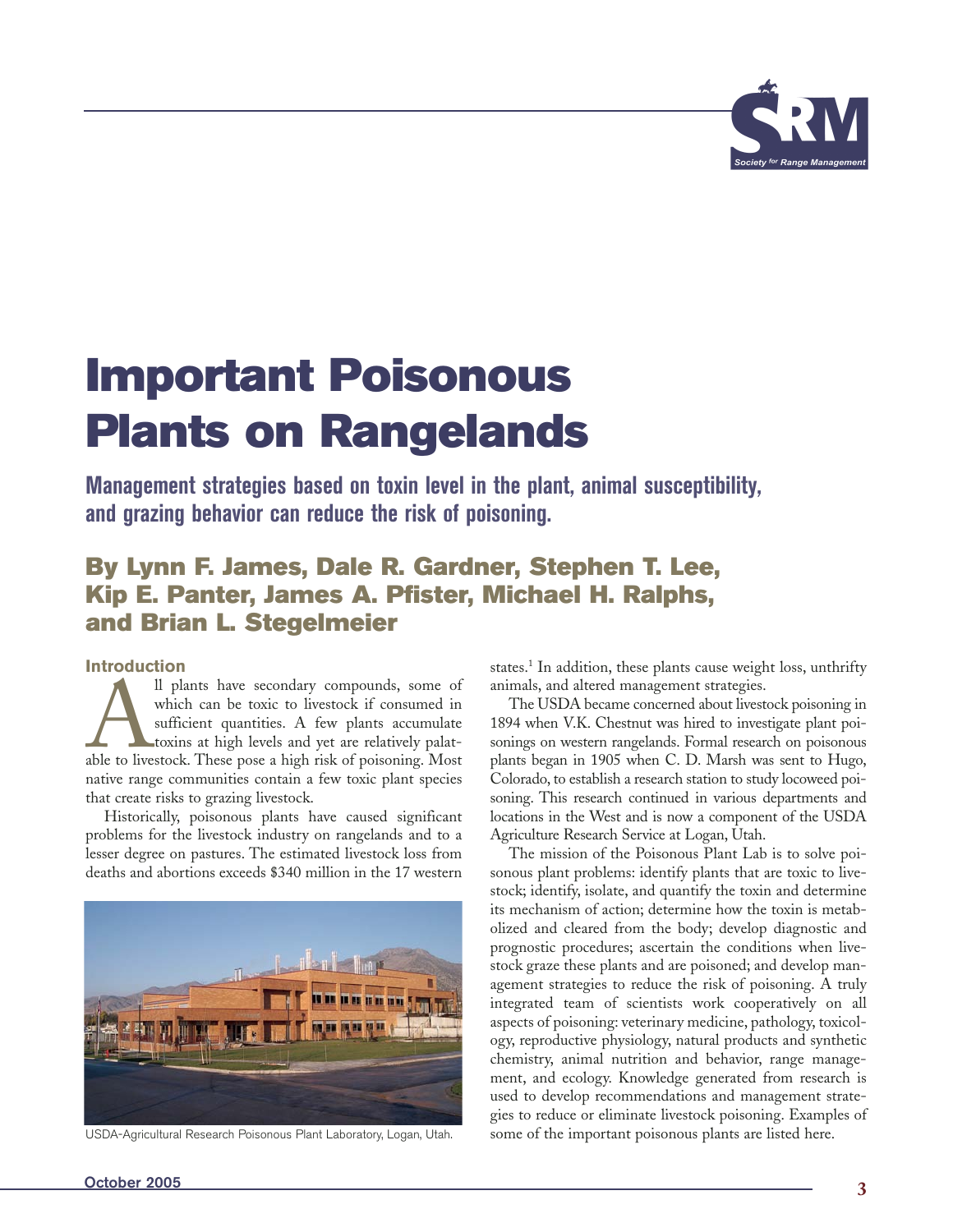

Halogeton.

# **Halogeton**

Halogeton (*Halogeton glomeratus*) is an invasive alien noxious weed from Russia that was first collected in Wells, Nevada, in 1934. Within 4 decades, it rapidly spread throughout the cold desert and infested over 11.2 million acres in the Great Basin, Snake River Plains, Colorado Plateau, and Red Desert of Wyoming. Catastrophic livestock losses occurred in the 1940s and 1950s when entire sheep bands died overnight. *Life* magazine called it the "stock killing plant of the west." The Halogeton Act of 1952 provided funds for its eradication and control. Reallocation of federal research from Forest Service Experiment Stations to the Bureau of Plant Industries created a Range Research unit, which was placed within the Agriculture Research Service when it was established in 1953.

Halogeton poisoning of sheep was a symptom of a larger problem—the overgrazed and depleted condition of desert range.<sup>2</sup> Research showed that if range conditions could be improved, competition from perennial species would reduce halogeton and provide alternative nutritious forage. As a result, thousands of acres of depleted sagebrush range were seeded to crested wheatgrass. Other research projects showed that rumen microflora could be adapted to halogeton by feeding low levels of oxalate<sup>3</sup> such as those in shadscale. The major preventative measure was to keep hungry sheep from grazing dense patches of halogeton.<sup>4</sup> Poisoning occurred when sheep were stressed and hungry from hauling or trailing, then released to graze in areas where halogeton proliferated, such as disturbed areas around water sources or loading docks. Once this knowledge was available, losses generally ceased.

# **Veratrum**

Western false hellebore (*Veratrum californicum*) caused birth defects in sheep in mountain valleys in Idaho. However, it was of great scientific interest because it was the first identified case of a dietary factor causing birth defects.<sup>5</sup> Chemists isolated the teratogen, cyclopamine,<sup>6</sup> and found it was dangerous for only a short part of the reproductive cycle. If a ewe consumes it on the 14th day of gestation, cell

differentiation and migration is disrupted, causing a cyclopic or monkey-faced lamb. Limb deformities occur if it is consumed on days 27–32, and collapsed trachea on days 31–33.7,8 This knowledge resulted in the simple management strategy of avoiding grazing Veratrum for 30 days after breeding. This was accomplished by simply reversing the grazing pattern so that the pregnant ewes were not in the Veratrum patches during early pregnancy (Lynn James, personal observation).

# **Lupine**

Historically, lupine (*Lupinus* spp.) has been one of the largest causes of sheep poisoning in Montana, Idaho, and Wyoming. Quinolizidine alkaloids cause neurologic problems in sheep and acute death. Lupine seeds and pods contain high levels of alkaloids and are succulent and relatively palatable. A management strategy was developed to avoid grazing dense patches of lupine in the late summer and fall as the pods develop and ripen.

More recently, lupine has been linked to "crooked calf disease" in cattle in which calves are born with crooked necks,



Veratrum.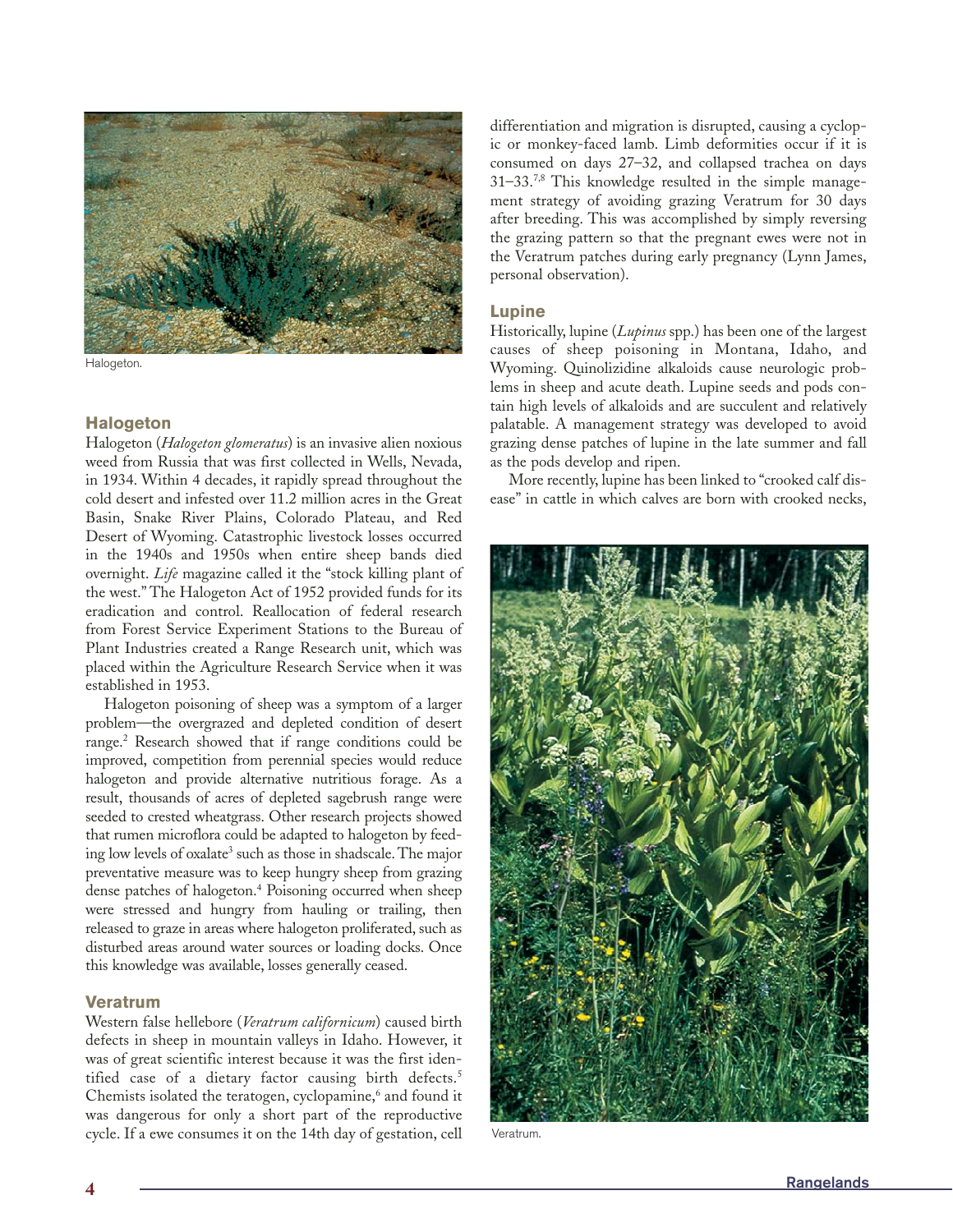



Lupine.<br>
White locoweed.

spines, and legs. Research determined that crooked calves were born when their mothers grazed lupine during days 40-70 of gestation.<sup>9</sup> The teratogenic alkaloid, anagyrine, was identified<sup>10</sup> and was shown to inhibit fetal movement, causing the limbs and spine to develop in abnormal positions.<sup>11</sup> A simple management solution was proposed to stagger grazing so that the susceptible period of gestation (40–70 days) does not overlap the flower and pod stage of lupine growth when anagyrine is highest.12

Current research is refining the management recommendation by defining when and why cattle graze lupine. In the scablands of eastern Washington, cattle begin eating lupine in July, when annual grasses dry up and weedy forbs mature (Ralphs et al, in review). Lupine is a deep-rooted perennial that remains green and succulent later into the summer. The traditional breeding season begins May 1 and runs through July. This puts the susceptible period of gestation from June 10 to October 8. Since lupine consumption occurs during the susceptible period of gestation, producers should either alter the breeding season or deny cows access to lupine from July to September.

# **Locoweed**

Locoweed remains the most widespread poisonous plant problem on western US rangelands. Species of *Astragalus* and *Oxytropis* occur in every major plant community. Locoweed causes chronic poisoning similar to wasting disease, and reproduction is compromised.13

The toxin has been identified as the indolizidine alkaloid swainsonine.<sup>14</sup> It is a small sugar-like molecule that inhibits glycoprotein metabolism and lysosomal function.15 This inhibition causes a storage disease from accumulation of abnormal and partially metabolized sugars and proteins within the cell vacuoles. Eventually, the cells die.16 Locoweed affects all body systems. Damage occurs to the nervous system, causing depression and/or aggression, impaired locomotion, and difficulty prehending food and water. If left unattended, the animals will die of starvation. Significant weight loss occurs in stocker cattle,<sup>17</sup> and subsequent feedlot gains are compromised (Glen Duff, unpublished data).

The greatest economic loss comes from reproductive problems.18 In the male, spermatogensis stops, libido is reduced, and mating behavior is disrupted. In females, estrus is altered, and ovarian dysfunction occurs. Abortions and early embryonic death are common. Offspring that are carried to term are weak and retarded. Intoxication is exacerbated in nursing offspring when they receive swainsonine in the milk when their mothers graze locoweed.

Management strategies have been developed that will reduce the risk of poisoning from white locoweed on shortgrass prairies.19 Producers should restrict access to locoweeds during critical periods in the spring and fall, when the greengrowing locoweed is more palatable than dry-dormant warm-season grasses. White locoweed is restricted to shallow rocky soils; therefore, fencing along soil boundaries can create locoweed-free pastures on the deeper, more productive soils. Heavy grazing should be avoided during the summer; if cattle run short of green grass in the summer, they will switch to grazing locoweed. Progressive ranchers in locoweed areas ride through their cattle regularly and remove animals that start eating locoweed (David Graham, personal observation). This prevents further intoxication and prevents the loco eaters from influencing others to eat it. Other ranchers have started testing their stocker cattle at the beginning of the grazing season for their propensity to eat locoweed and removing those that eat it (David Graham, unpublished data). Animals can be trained to avoid eating loco through conditioned food aversion. The taste of the plant is paired with an induced illness, causing the animals to associate the taste with the illness, and they subsequently avoid eating the plant in the field.20

Most locoweeds can be controlled by common rangeland herbicides.<sup>21</sup> However, their seeds remain in the soil to germinate and reestablish when environmental conditions are favorable.<sup>22</sup> Drought also affects locoweed populations; they decline and die out during extended droughts but increase dramatically during wet periods.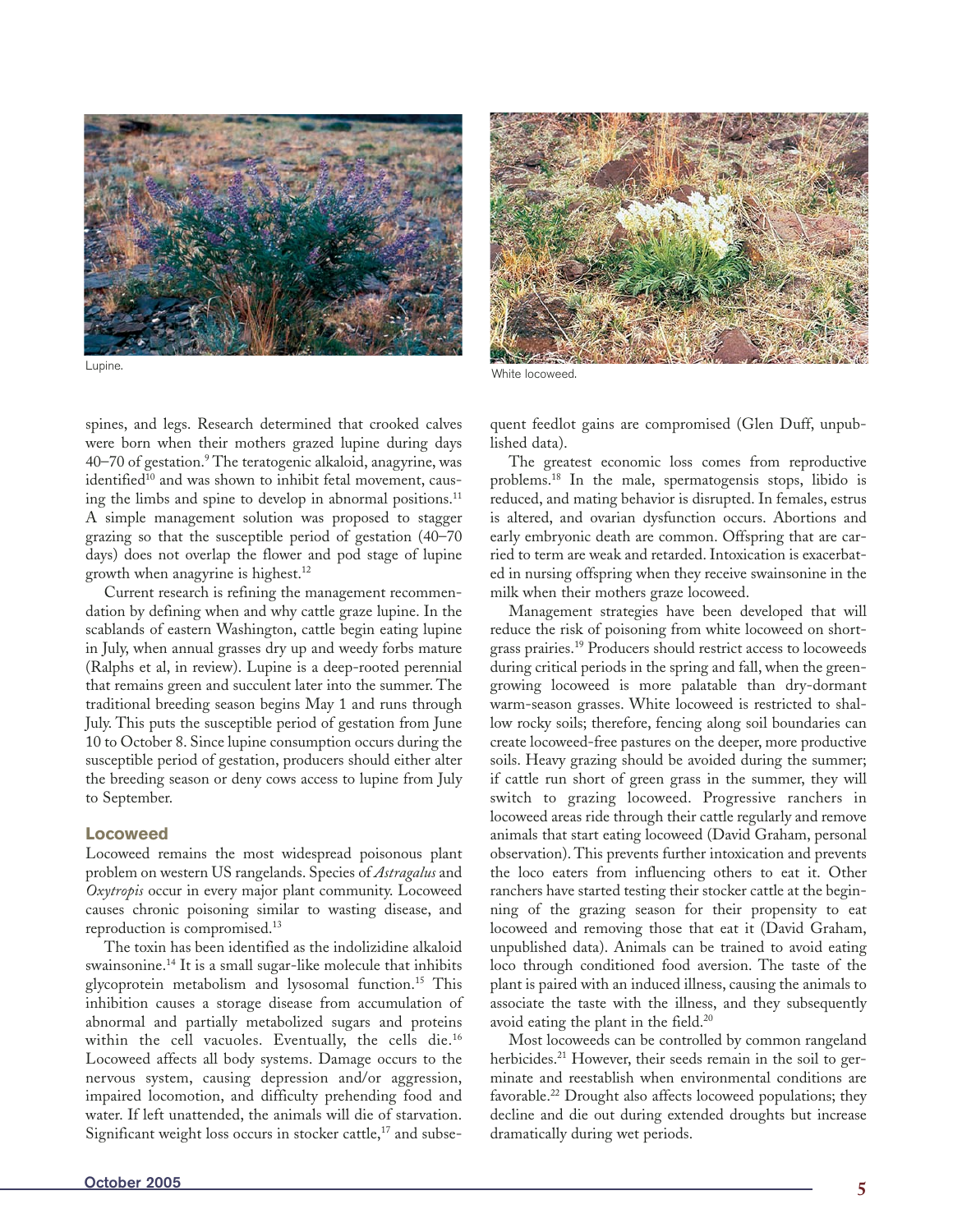| Table 1. Scientific and common names of plants and type of poisoning.                                                                   |                                                                                            |                                                                           |
|-----------------------------------------------------------------------------------------------------------------------------------------|--------------------------------------------------------------------------------------------|---------------------------------------------------------------------------|
| <b>Family / Genus / Species</b>                                                                                                         | <b>Common name</b>                                                                         | <b>Type of poison</b>                                                     |
| Chenopodiaceae<br>Halogeton glomeratus                                                                                                  | Halogeton                                                                                  | Kidney damage and acute death                                             |
| Liliaceae<br>Veratrum californicum                                                                                                      | Western false hellebore                                                                    | Deformed fetus                                                            |
| Leguminosae<br>Lupinus spp.<br>Astragalus spp.<br>Oxytropis spp.                                                                        | Lupine<br>Locoweed or milkvetch<br>Locoweed                                                | Birth defects, crooked calf disease<br>Wasting disease<br>Wasting disease |
| Ranunculaceae<br>Delphinium spp.                                                                                                        | Larkspur                                                                                   | Acute death from respiratory failure                                      |
| Plants containing pyrrolizidine alkaloids                                                                                               |                                                                                            | Liver damage, chronic poisoning                                           |
| Compositae<br>Senecio jacobaea<br>S. longilobus<br>S. riddellii<br>S. vulgaris                                                          | Tansy ragwort<br>Woolly or threadleaf groundsel<br>Riddell's groundsel<br>Common groundsel |                                                                           |
| Boraginaceae<br>Cynoglossum officinale<br>Amsinckia intermedia<br>Symphytum officinale<br>Heliotropium europaeum<br>Echium plantagineum | Hounds tongue<br>Tarweed or fiddle neck<br>Comfrey<br>Heliotrope<br>Paterson's curse       |                                                                           |
| Leguminosae<br>Crotalaria spectabilis<br>C. retusa                                                                                      | Showy crotalaria<br>Rattlebox                                                              |                                                                           |

# **Larkspur**

Larkspurs (*Delphinium* spp.) kill more cattle on mountain summer range than any other plant or disease. It is acutely toxic; cattle that eat a lethal dose die within 5 hours. There are over 40 alkaloids in tall larkspur, but the toxic class of alkaloids contain the *N*-(methyl-succinimido)-anthranilic ester group.<sup>23</sup> The mechanism of action of these toxic alkaloids is to block the nerve–muscular junction, resulting in muscular paralysis. This causes fatigue, collapse, and rapid death from respiratory paralysis.

Some drugs can reverse toxicity if the animals are down but not dead. Physostigmine and neostigmine (not yet approved for use in cattle) can reverse the nerve blockage, $24$ but they can be toxic if the effective dose is exceeded.

Research has defined a toxic window when cattle are likely to be poisoned.25 Toxic alkaloid levels are very high in the early new growth but decline over the growing season. Cattle will not graze larkspur early in the season but begin eating it as it begins to flower. Consumption increases as the plant matures, but there is not enough alkaloid in the plant after the pod stage to kill a cow. The management recommenda-



Tall larkspur.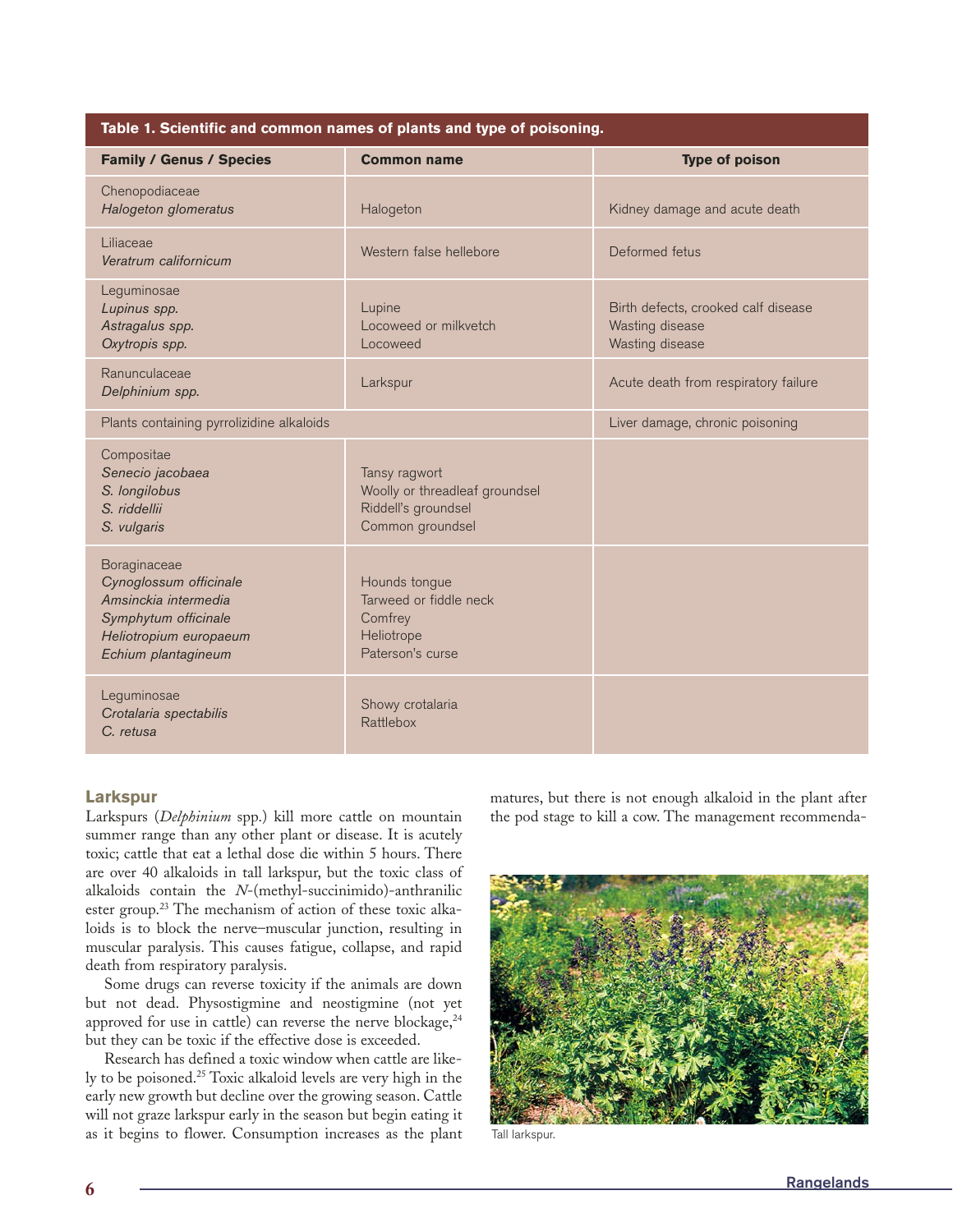tion was to graze early in the season when larkspur is unpalatable, remove the cows during the flowering period, then graze late in the season after the pod matures.<sup>2</sup>

There are several other management strategies that can reduce the risk of poisoning.<sup>27</sup> Graze sheep before cattle; sheep are 4–6 times more resistant to larkspur alkaloids, and larkspur is considered good sheep feed. Aversion conditioning can train cattle to avoid eating larkspur. Aversions are likely to last indefinitely if conditioned cattle are grazed separately from unconditioned cattle.<sup>28</sup> Herbicides can control larkspur patches where poisoning occurs, and losses can be reduced.29 The larkspur mirid is host specific to tall larkspur and can be used as a biological tool to damage the larkspur plant. Livestock will not graze severely damaged plants.30 If the mirid populations can be maintained at high levels, the risk of cattle poisoning can be reduced.

A decision-making handbook is available<sup>31</sup> to assist ranchers in determining their risk of poisoning. It includes measuring alkaloid levels and determining when cattle graze larkspur to define the toxic window, then avoid grazing at that time. Other management recommendations are also presented.

### **Ponderosa Pine and Broom Snakeweed**

Ponderosa pine needles and broom snakeweed cause lateterm abortion in cattle. Over several years, a major effort was made to isolate the abortificent compound in pine needles using a large animal bioassay (cow). Isocuppressic acid (ICA) was found to be the parent compound in the needles that induced abortions.32 ICA has subsequently been identified in Monterey Cyprus, lodgepole pine, and common juniper.<sup>33</sup>

Cattle graze pine needles in cold winters and when deep snow covers the other vegetation.<sup>34</sup> Cattle in low body condition eat more needles than fat cows. The management recommendation is to keep cattle out of pines during the last trimester of gestation.

Broom snakeweed contains several toxic diterpene acids similar to ICA, but the specific abortificient compound has not been identified. Snakeweed is not palatable,<sup>35</sup> but livestock will graze it if all other forage has been depleted.<sup>36</sup> The management recommendation is to always provide adequate forage.

#### **Plants Containing Pyrrolizidine Alkaloids**

Pyrrolizidine alkaloids (PA) cause chronic liver damage (cirrhosis), and animals die weeks to months later. They cause the largest problem of plant poisoning worldwide in both livestock and humans. Research has determined the toxicity of the principal PAs in plants<sup>37</sup> and the damage they do as pyrroles in the liver.38 Many of the invasive noxious weeds contain PAs (Table 1). Their seeds contaminate grains, and their foliage contaminates hay and fodder. They are usually not palatable when green. Management recommendations include identifying and controlling weeds and avoiding grazing when PA concentrations are high in late summer.<sup>39</sup>

## **Vaccines**

We are also conducting research on immunologic assays of the toxins in larkspur,  $40, 41$  pine needles,  $42$  pyrrolizidine alkaloids,<sup>43</sup> and Veratrum.<sup>44</sup> These toxins are not large enough to be immunogenic or to stimulate the immune system by themselves. The approach is to attach these toxins to largemolecular-weight proteins that the body's immune system will recognize and to which it will generate an antibody response. If successful, this can be developed into ELISA diagnostic tools and perhaps vaccines.

#### **General Management Recommendations**

Most plant poisonings can be avoided by knowing when a particular plant is most toxic, understanding when livestock are likely to eat it, and avoiding grazing in infested areas at those times. Specific recommendations for important poisonous plants in the western United States can be found in USDA Bulletin 415, "Poisonous Plants of Western US,"45 on our Web site (http://www.pprl.usda.gov).

*Authors are Research Leader (James), Chemists (Gardner and Lee), Reproductive Toxicologist (Panter), Rangeland Scientists (Pfister and Ralphs), and Veterinary Pathologist (Stegelmeier) at the USDA-ARS Poisonous Plant Lab, Logan, UT 84341.*

#### **References**

- 1. NIELSEN, D. B., AND JAMES, L. F. 1992. The economic impacts of livestock poisoning by plants. *In:* L. F. James, R. F. Keeler, E. M. Bailey Jr., P. R. Cheeke, and M. P. Hegarty [eds.]. Poisonous plants. Ames, IA: Iowa State University Press. p 3–10.
- 2. YOUNG, J. A. 1999. Halogeton. USDA/ARS Miscellaneous Publication 1553.
- 3. JAMES, L. F., J .C. STREET, AND J. E. BUTCHER. 1967. In vitro degredation of oxalate and cellulose by rumen ingesta from sheep fed Halogeton glomeratus. *Journal of Animal Science* 45:1438–1444.
- 4. JAMES, L. F., AND E. H. CRONIN. 1974. Management practices to minimize death losses of sheep grazing on Halogeton-infested range. *Journal of Range Management* 27:424–426.
- 5. BINNS, W., L. F. JAMES, J. L. SHUPE, AND G. EVERETT. 1963. A congenital cyclopian-type malformation in lambs induced by maternal ingestion of a range plant, *Veratrum californicum. American Journal of Veterinary Research* 24:1164–1175.
- 6. KEELER, R. F. 1969. "Teratogenic compounds of *Veratrum californicum* VI. The structure of cyclopamine. *Phytochemistry* 8:223.
- 7. BINNS, W., J. L. SHUPE, R. F. KEELER, AND L. F. JAMES. 1965. Chronologic evaluation of teratogenicity in sheep fed *Veratrum californicum. Journal of the American Veterinary Medical Association* 147:839–842.
- 8. KEELER, R. F., S. YOUNG, AND R. SMART. 1985. Congenital tracheal stenosis in lambs induced by maternal ingestion of *Veratrum californicum. Teratology* 31:83–88.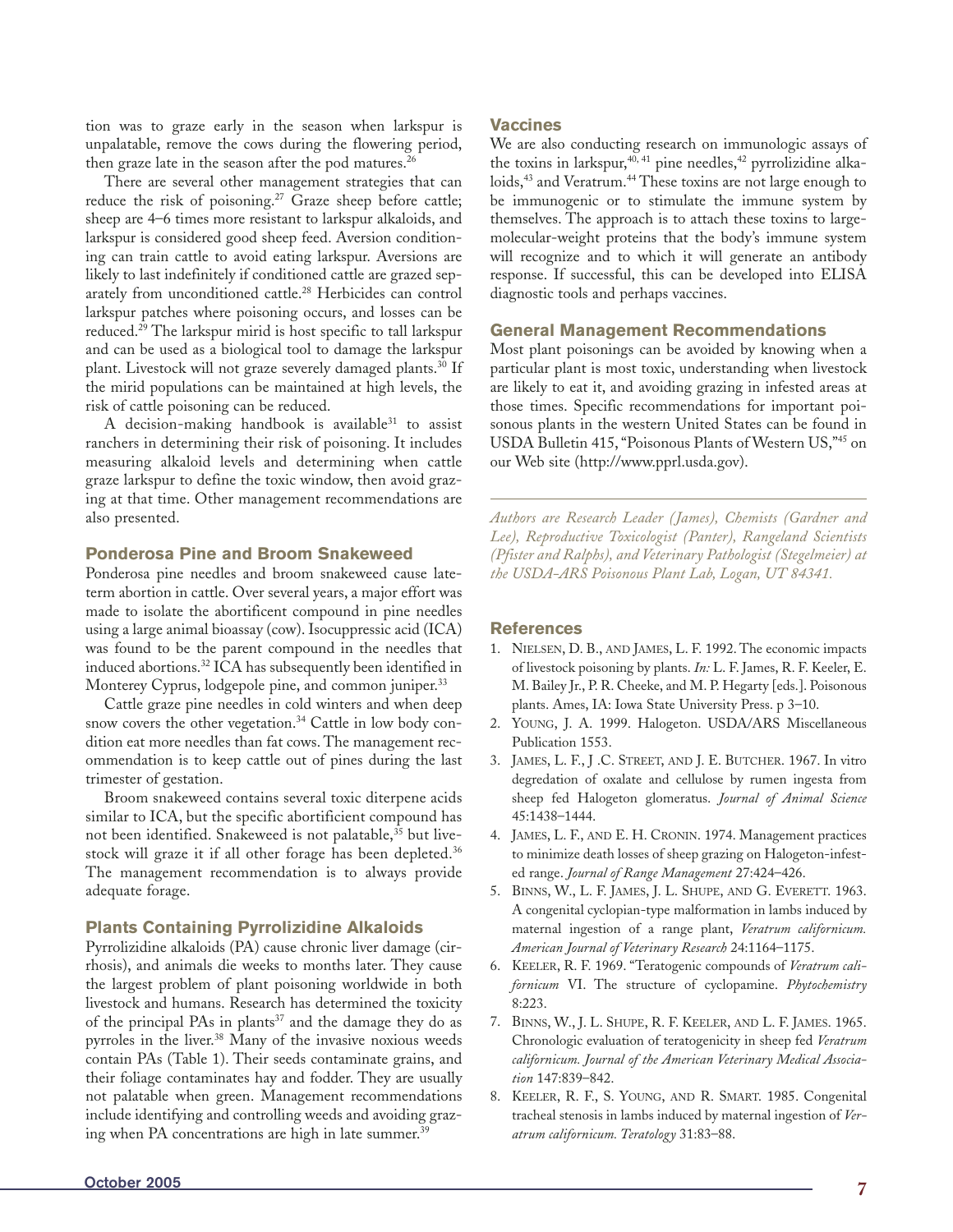- 9. SHUPE, J. L., W. BINNS, L. F. JAMES, AND R. F. KEELER. 1967. Lupine, a cause of crooked calf disease. *Journal of the American Veterinary Medical Association* 151:198–203.
- 10. KEELER, R. F. 1976. Lupin alkaloids from teratogenic and nonteratogenic lupins. III. identification of anagyrine as the probable teratogen by feeding trials. *Journal of Toxicology and Environmental Health* 1:887–898.
- 11. PANTER, K. E., T. D. BUNCH, R. F. KEELER, D. V. SISSON, AND R. J. CALLAN. 1990. Multiple congenital contractures (MCC) and cleft palate induced in goats by ingestion of piperidine alkaloid-containing plants: reduction in fetal movement as the probable cause. *Clinical Toxicology* 28:69–83.
- 12. KEELER, R. F., L. F. JAMES, J. L. SHUPE, AND K. R. VAN KAM-PEN. 1977. Lupine-induced crooked calf disease and a management method to reduce incidence. *Journal of Range Management* 30:97–102.
- 13. JAMES, L. F., W. J. HARTLEY, AND K. R. VAN KAMPEN. 1981. Syndromes of Astragalus poisoning in livestock. *Journal of the American Veterinary Medical Association* 178:146–150.
- 14. MOLYNEUX, R. J., AND L. F. JAMES. 1982. Loco intoxication: indolizidine alkaloids of spotted locoweed (*Astragalus lentiginosus*). *Science* 216:190–196.
- 15. STEGELMEIER, B. L., L. F. JAMES, K. E. PANTER, M. H. RALPHS, D. R. GARDNER, R. J. MOLYNEUX, AND J. A. PFISTER. 1999. The pathogenesis and toxicokinetics of locoweed (*Astragalus and Oxytropis*) poisoning in livestock. *Journal of Natural Toxins* 8:35–45.
- 16. VAN KAMPEN, K. R., AND L. F. JAMES. 1972. Sequential development of the lesions in locoweed poisoning. *Clinical Toxicology* 5:575–580.
- 17. TORRELL, L. A., L. P. OWEN, K. C. MCDANIEL, AND D. GRAHAM. 2000. Perceptions and economic losses from locoweed in northeastern New Mexico. *Journal of Range Management* 53:376–383.
- 18. PANTER, K. E., L. F. JAMES, B. L. STEGELMEIER, M. H. RALPHS, AND J. A. PFISTER. 1999. Locoweeds: effects on reproduction in livestock. *Journal of Natural Toxins* 8:53–62.
- 19. RALPHS, M. H., J. D. GRAHAM, AND L. F. JAMES. 2002. A close look at locoweed poisoning on shortgrass prairies. *Rangelands* 24:30–34.
- 20. RALPHS, M. H., F. D. PROVENZA, J. A. PFISTER, D. GRAHAM, G. C. DUFF, AND G. GREATHOUSE. 2001. Conditioned food aversion: from theory to practice. *Rangelands* 23:14–18.
- 21. MCDANIEL, K. C. 1999. Controlling locoweed with herbicides. *In:* T. M. Sterling and D. C. Thompson [eds.]. Locoweed research updates and highlights. Las Cruces, New Mexico State University. New Mexico Agricultural Experimental Station Research Report 730. p 52–53.
- 22. RALPHS, M. H., AND E. H. CRONIN. 1987. Locoweed seed in soil: density longevity, germination and viability. *Weed Science* 35:792–795.
- 23. MANNERS, G. D., K. E. PANTER, AND S. W. PELLETIER. 1995. Structure-activity relationships of norditerpenoid alkaloids occurring in toxic larkspur (*Delphinium*) species. *Journal of Natural Products* 58:863–869.
- 24. PFISTER, J. A., K. E. PANTER, G. D. MANNERS, AND C. D. CHENEY. 1994. Reversal of tall larkspur (*Delphinium barbeyi*) toxicity with physostigmine. *Veterinary and Human Toxicology* 36:511–514.
- 25. PFISTER, J. A., G. D. MANNERS, M. H. RALPHS, Z. X. HONG, AND M. A. LANE. 1988. Effects of phenology, site, and rumen fill on tall larkspur consumption by cattle. *Journal of Range Management* 41:509–514.
- 26. PFISTER, J. A., M. H. RALPHS, G. D. MANNERS, K. W. PRICE, AND L. F. JAMES. 1997. Early season grazing by cattle of tall larkspur-infested rangeland. *Journal of Range Management* 50:391–398.
- 27. PFISTER, J. A., M. H. RALPHS, G. D. MANNERS, K. E. PANTER, L. F. JAMES, B. L. STEGELMEIER, AND D. R. GARDNER. 1993. Tall larkspur poisoning in cattle: current research and recommendations. *Rangelands* 15:157–160.
- 28. RALPHS, M. H. 1997. Persistence of aversions to larkspur in naive and native cattle. *Journal of Range Management* 50:367–370.
- 29. NIELSEN, D. B., M. H. RALPHS, J. O. EVANS, AND C. A. CALL. 1994. Economic feasibility of controlling tall larkspur on rangeland. *Journal of Range Management* 47:369–372.
- 30. RALPHS, M. H., W. A. JONES, AND J. A. PFISTER. 1997. Damage from the larkspur mirid deters cattle grazing of larkspur. *Journal of Range Management* 50:371–373.
- 31. PFISTER, J. A. 1998. Grazing tall larkspur ranges: a livestock producer's decision-making handbook. Logan, UT. USDA/ Poisonous Plant Research Lab Bulletin.
- 32. GARDNER, D. R., R. J. MOLYNEUX, L. F. JAMES, K. E. PANTER, AND B. L. STEGELMEIER. 1994. Ponderosa pine needleinduced abortion in beef cattle: identification if isocupressic acid as the principal active compound. *Journal of Agricultural and Food Chemistry* 42:756–761.
- 33. GARDNER, D. R., AND L. F. JAMES. 1999. Pine needle abortion in cattle: analysis of isocupressic acid in North American gymnosperms. *Phytochemical Analysis* 10:132–136.
- 34. PFISTER, J. A., AND D. C. ADAMS. 1993. Factors influencing pine needle consumption by grazing cattle during winter. *Journal of Range Management* 46:394–398.
- 35. PIEPER, R. D. 1989. Broom snakeweed content in herbivore diets. *In:* E. W. Huddleston and R. D. Pieper [eds.]. Snakeweed: Problems and perspectives. Las Cruces, NM: New Mexico State University. New Mexico Agricultural Experimental Station Bulletin 751. p 203–210.
- 36. RALPHS, M. H., AND R. D. WIEDMIER. 2004. Conditioning cattle to graze broom snakeweed (*Gutierrezia sarothrae*). *Journal of Animal Science* 82:3100–3106.
- 37. JOHNSON, A. E., R. J. MOLYNEUX, AND G. B. MERRILL. 1985. Chemistry of toxic range plants: variation in pyrrolizidine alkaloid content of *Senecio, Amsinckia,* and *Crotalaria* species. *Journal of Agricultural and Food Chemistry* 33:50–55.
- 38. STEGELMEIER, B. L., D. R. GARDNER, L. F. JAMES, AND R. J. MOLYNEUX. 1996. Pyrrole detection and the pathologic progression of *Cynoglossum officinale* (hound's tongue) poisoning in horses. *Journal of Veterinary Diagnostic Investigation* 8:81–90.